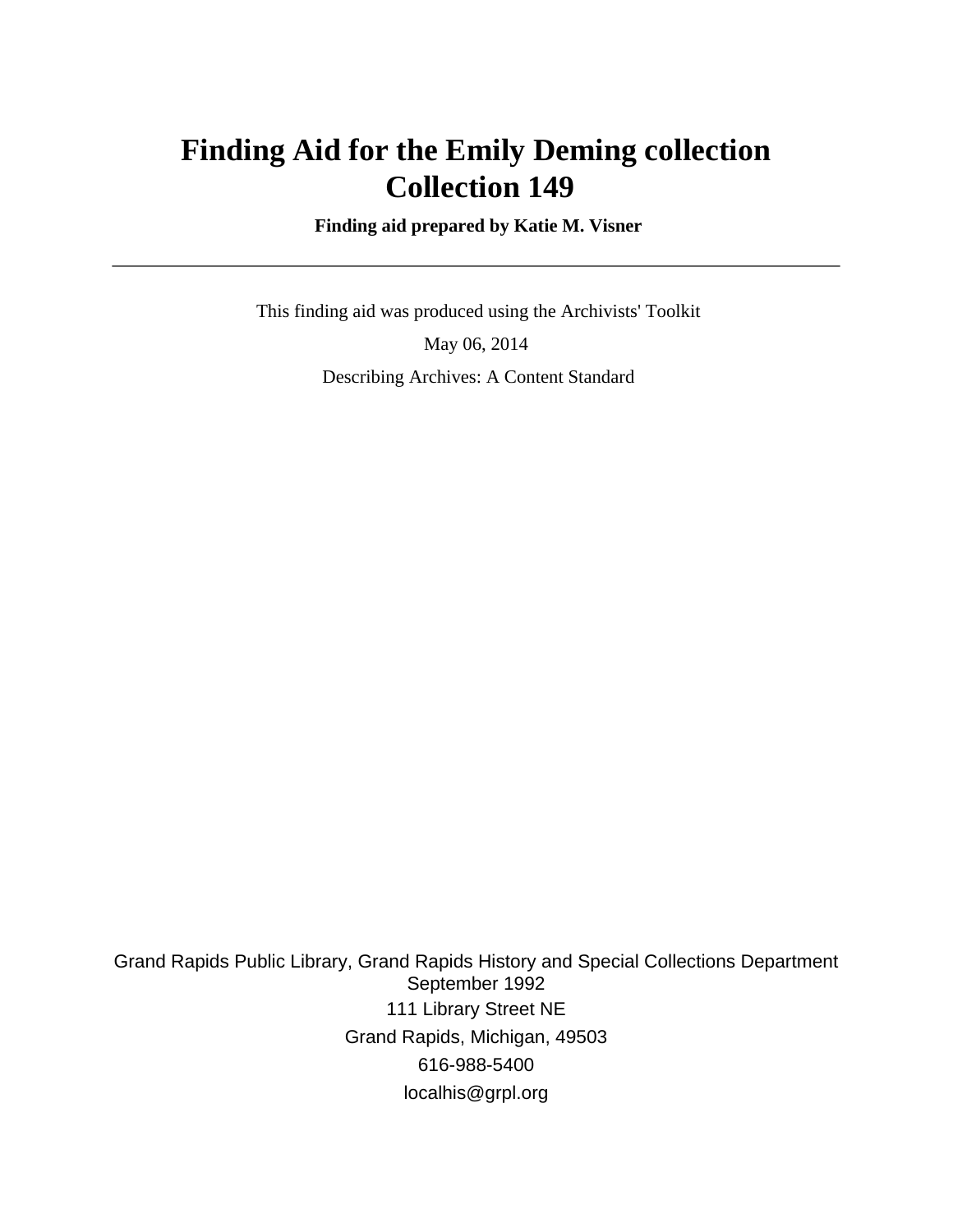# **Table of Contents**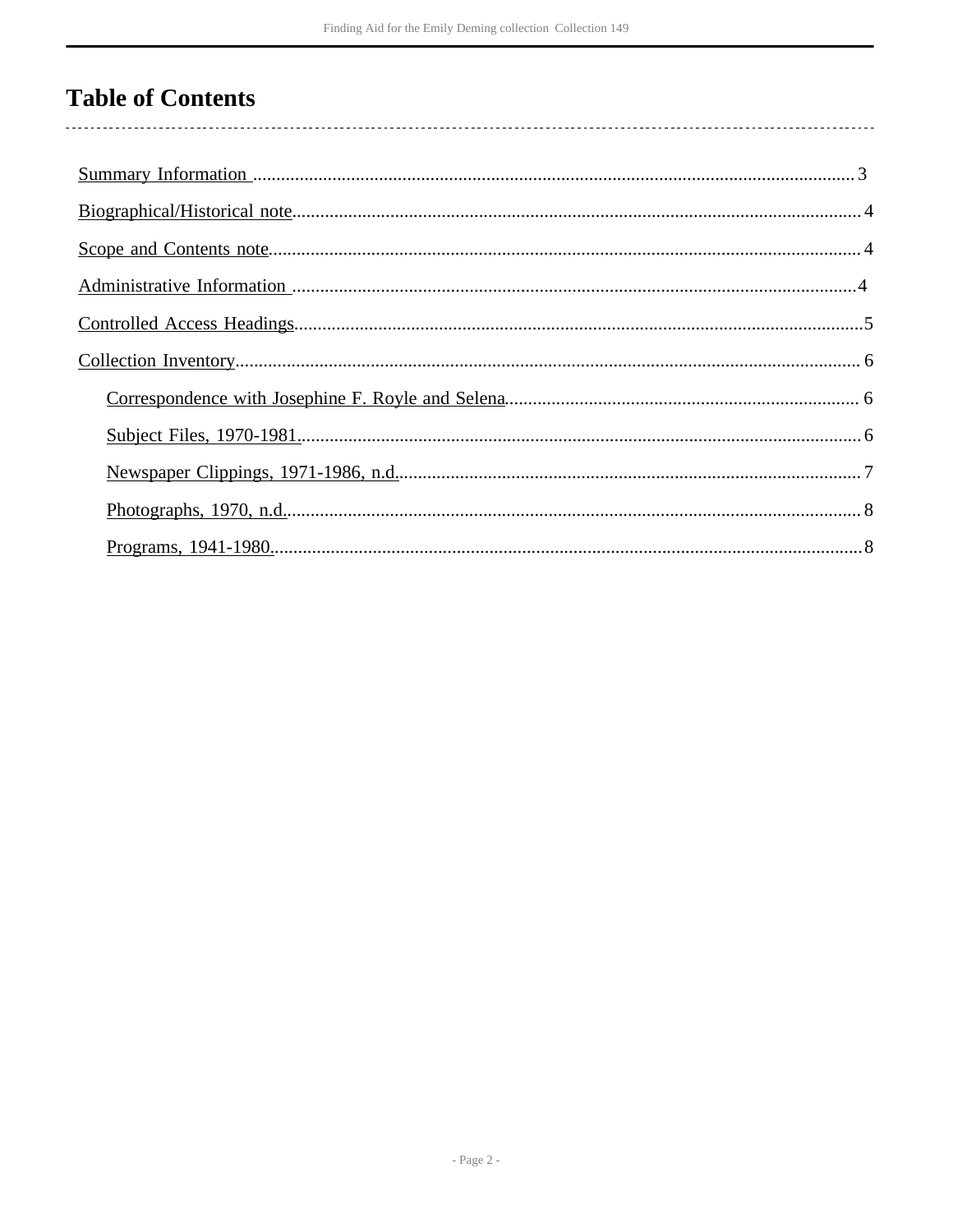# <span id="page-2-0"></span>**Summary Information**

| <b>Repository</b> | Grand Rapids Public Library, Grand Rapids History and Special<br><b>Collections Department</b>                                                                                                                                                                                                                                                                                                                                                                                                                                                                                                                                                                                                                                                                                                                                                                                                                                                         |
|-------------------|--------------------------------------------------------------------------------------------------------------------------------------------------------------------------------------------------------------------------------------------------------------------------------------------------------------------------------------------------------------------------------------------------------------------------------------------------------------------------------------------------------------------------------------------------------------------------------------------------------------------------------------------------------------------------------------------------------------------------------------------------------------------------------------------------------------------------------------------------------------------------------------------------------------------------------------------------------|
| <b>Creator</b>    | Deming, Emily                                                                                                                                                                                                                                                                                                                                                                                                                                                                                                                                                                                                                                                                                                                                                                                                                                                                                                                                          |
| <b>Title</b>      | Emily Deming collection                                                                                                                                                                                                                                                                                                                                                                                                                                                                                                                                                                                                                                                                                                                                                                                                                                                                                                                                |
| Date [inclusive]  | 1925, 1940s-1986                                                                                                                                                                                                                                                                                                                                                                                                                                                                                                                                                                                                                                                                                                                                                                                                                                                                                                                                       |
| <b>Extent</b>     | 1.5 Linear feet Two boxes                                                                                                                                                                                                                                                                                                                                                                                                                                                                                                                                                                                                                                                                                                                                                                                                                                                                                                                              |
| Language          | English                                                                                                                                                                                                                                                                                                                                                                                                                                                                                                                                                                                                                                                                                                                                                                                                                                                                                                                                                |
| <b>Abstract</b>   | Emily Deming (ca. 1902-1998) worked as an executive housekeeper<br>at Blodgett Hospital in Grand Rapids, Michigan and was a patroness<br>of the visual, musical, architectural, and theatrical arts. This collection<br>represents her personal collecting of materials gathered during her<br>interactions in support of the local arts in Grand Rapids, Michigan.<br>Included are programs from various fine arts events, New York 1925/1926<br>correspondence from Josephine F. Royle and Selena Royle, a scrapbook,<br>and various other memorabilia. An autographed picture of Selena Royle,<br>who was a famous actress of the 1920s and 1930s, is available, as well<br>as photos of Representative Gerald R. Ford at a Welcome Home for the<br>Blind ceremony. The memorabilia also includes brochures from First<br>(Park) Congregational Church, the Heritage Hill Association, Welcome<br>Home for the Blind, and Celebration on the Grand. |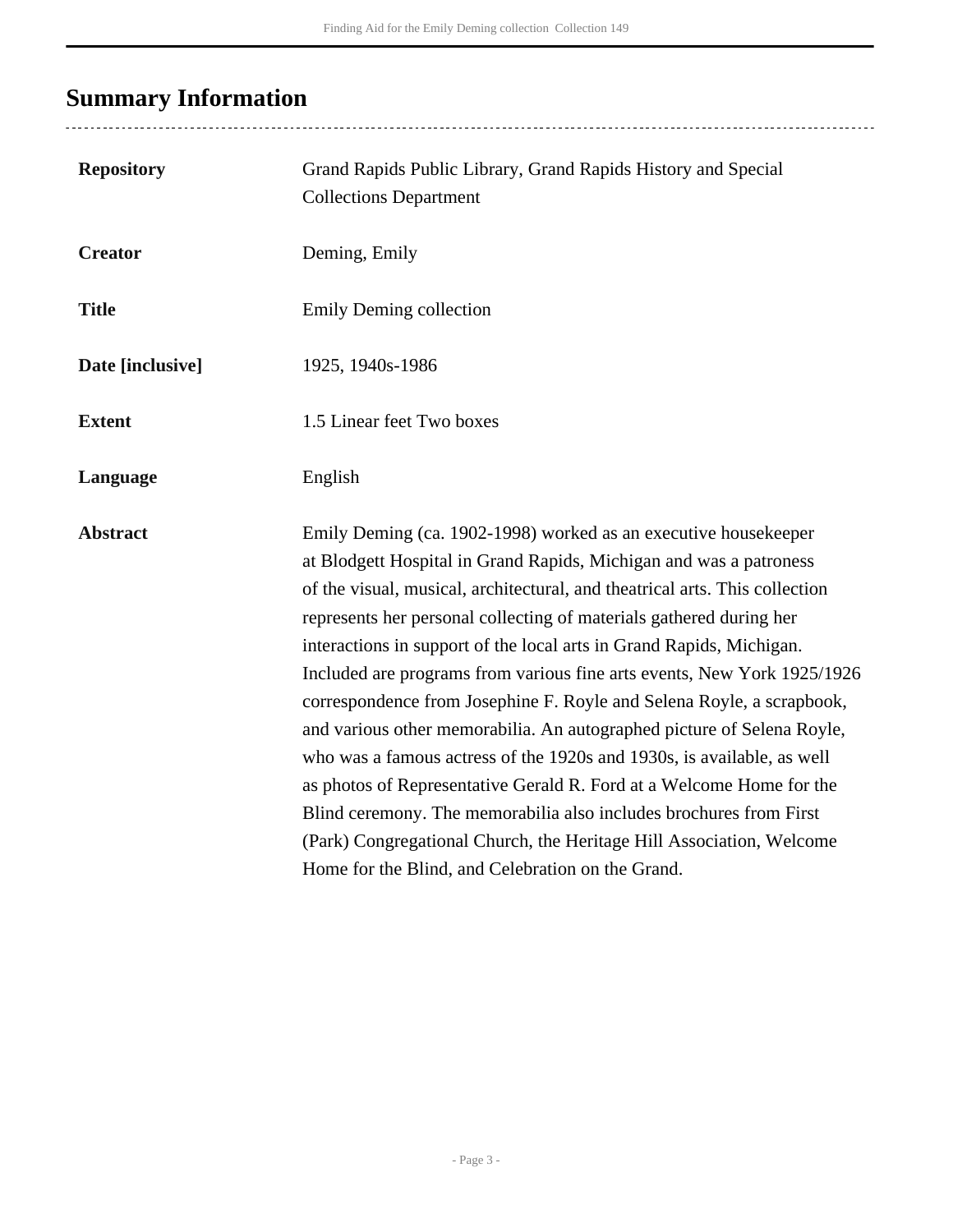## <span id="page-3-0"></span>**Biographical/Historical note**

Emily Deming (ca. 1902-1998) worked as an executive housekeeper at Blodgett Hospital. She was active in the Lions Club. She was a patroness of the visual, musical, architectural, and theatrical arts. In this capacity, she was close to the local theatrical element, collecting information on Selena Royle and Spencer Tracy, who went on to success beyond Grand Rapids. Her involvement in the community led her to deal with such prominent people as former President Gerald R. Ford.

### <span id="page-3-1"></span>**Scope and Contents note**

Contains various news clippings, programs, brochures, photographs, and correspondence. The news clippings are photocopies and include articles on the theater, historical landmarks, and the Symphony. Some of the other holdings may be photocopies, but are primarily the original programs or publications collected by Deming. The programs from ballet, theater, symphony, and other musical events represent select events, and are by no means comprehensive within the broad date ranges. The brochures were produced by Heritage Hill, Welcome Home for the Blind, and First (Park) Congregational Church. The photographs depict Gerald R. Ford at the opening of Welcome Home for the Blind and an autographed picture of Selena Royle. The correspondence is with Selena Royle's sister Josephine and Gerald R. Ford. (4 signed originals are in the security file/Safe. Two signed copies of the program are still in 149-1-4. 4/3/2007)

### <span id="page-3-2"></span>**Administrative Information**

### **Publication Information**

Grand Rapids Public Library, Grand Rapids History and Special Collections Department September 1992

#### **Immediate Source of Acquisition note**

Emily Deming, April 17, 1991; accession number 1991.008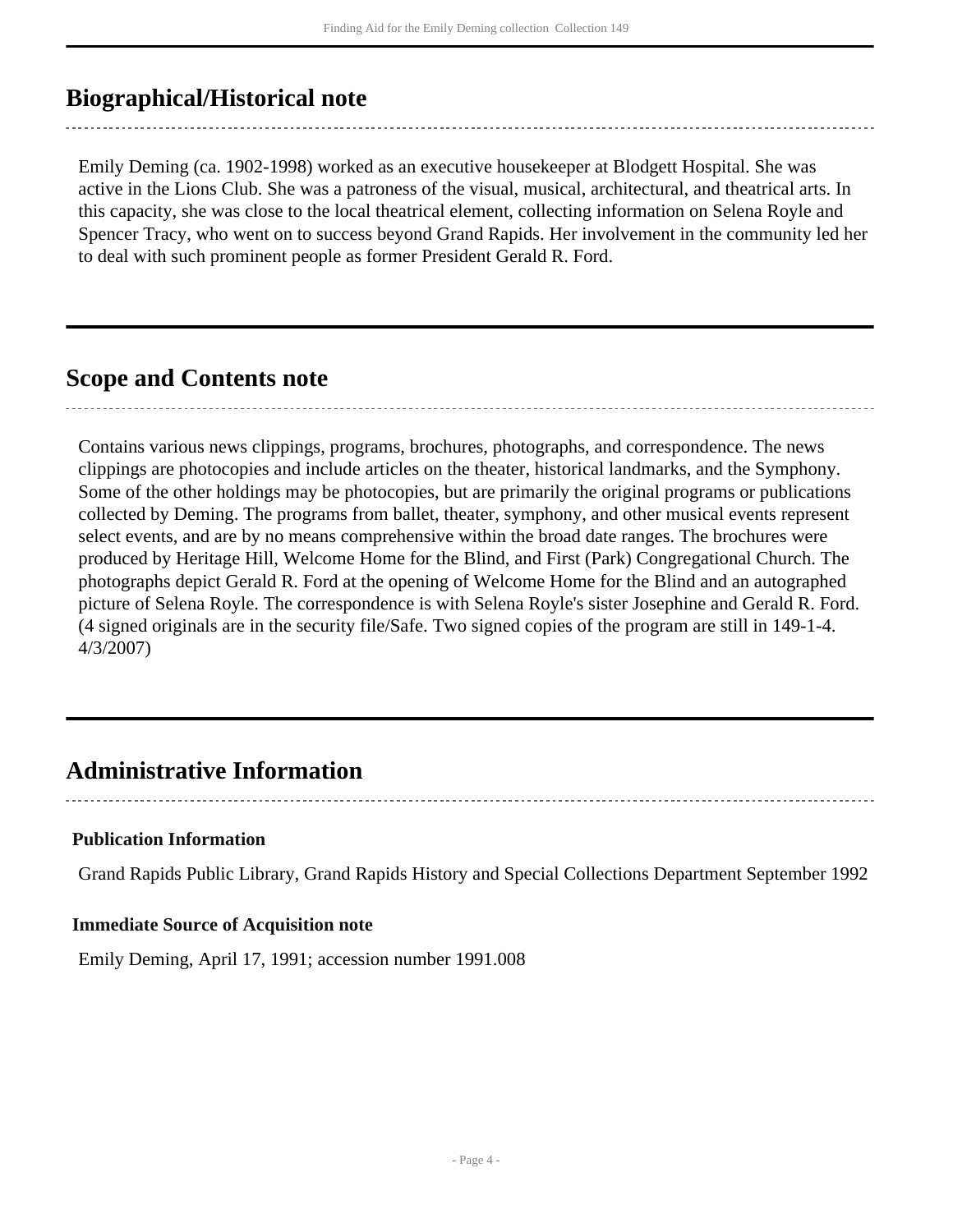## <span id="page-4-0"></span>**Controlled Access Headings**

#### **Corporate Name(s)**

• Park Congregational Church. (Grand Rapids, Mich.)

#### **Geographic Name(s)**

• Grand Rapids (Mich.) -- History

#### **Personal Name(s)**

- Ford, Gerald R, 1913-2006
- Royle, Selena, 1904-1983

### **Subject(s)**

• Arts -- Michigan -- Grand Rapids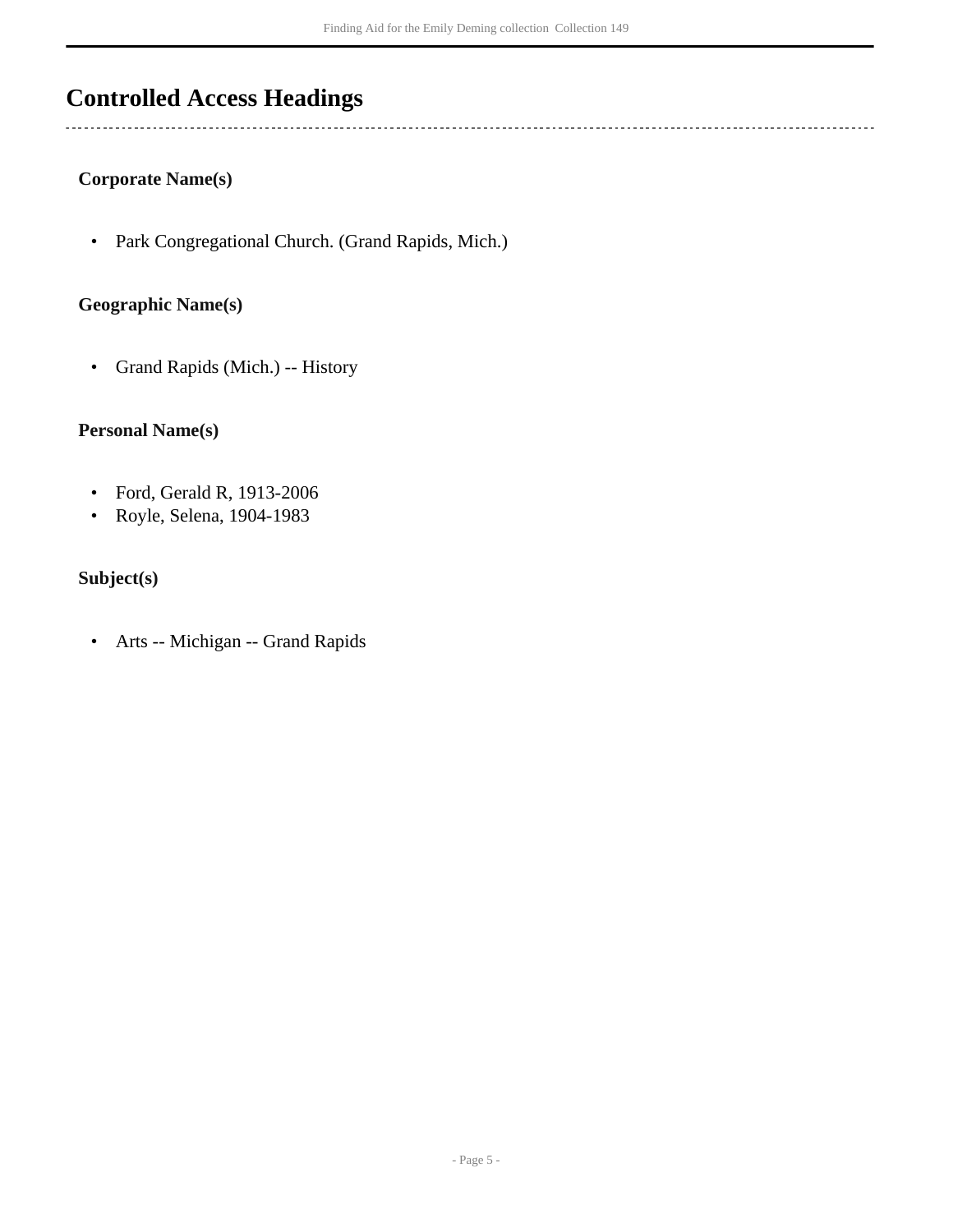## <span id="page-5-0"></span>**Collection Inventory**

<span id="page-5-2"></span><span id="page-5-1"></span>

| <b>Correspondence with Josephine F. Royle and Selena</b>                                           |              |                |  |
|----------------------------------------------------------------------------------------------------|--------------|----------------|--|
|                                                                                                    | <b>Box</b>   | Folder         |  |
| Original Correspondence with Josephine F. Royle and Selena, primarily<br>from New York, 1925-1926. | $\mathbf{1}$ | $\mathbf{1}$   |  |
| The Phantom Ship / by Josephine Royle. Limited Ed. Printed Privately by<br>Selena Royle.           | $\mathbf{1}$ | $\mathbf{1}$   |  |
| Photocopies of news clippings related to Selena.                                                   | $\mathbf{1}$ | $\mathbf{1}$   |  |
| <b>Subject Files, 1970-1981.</b>                                                                   |              |                |  |
| First (Park) Congregational Church, Fine Arts Committee. Publications. 1976.                       |              |                |  |
|                                                                                                    | <b>Box</b>   | Folder         |  |
| The Tiffany Collection. [flyer on the stained glass windows)                                       | $\mathbf{1}$ | $\overline{2}$ |  |
| Our Heritage. Cover illustration by J. Schultz.                                                    | $\mathbf{1}$ | $\overline{2}$ |  |
| <b>Heritage Hill Association.</b>                                                                  |              |                |  |
|                                                                                                    | <b>Box</b>   | Folder         |  |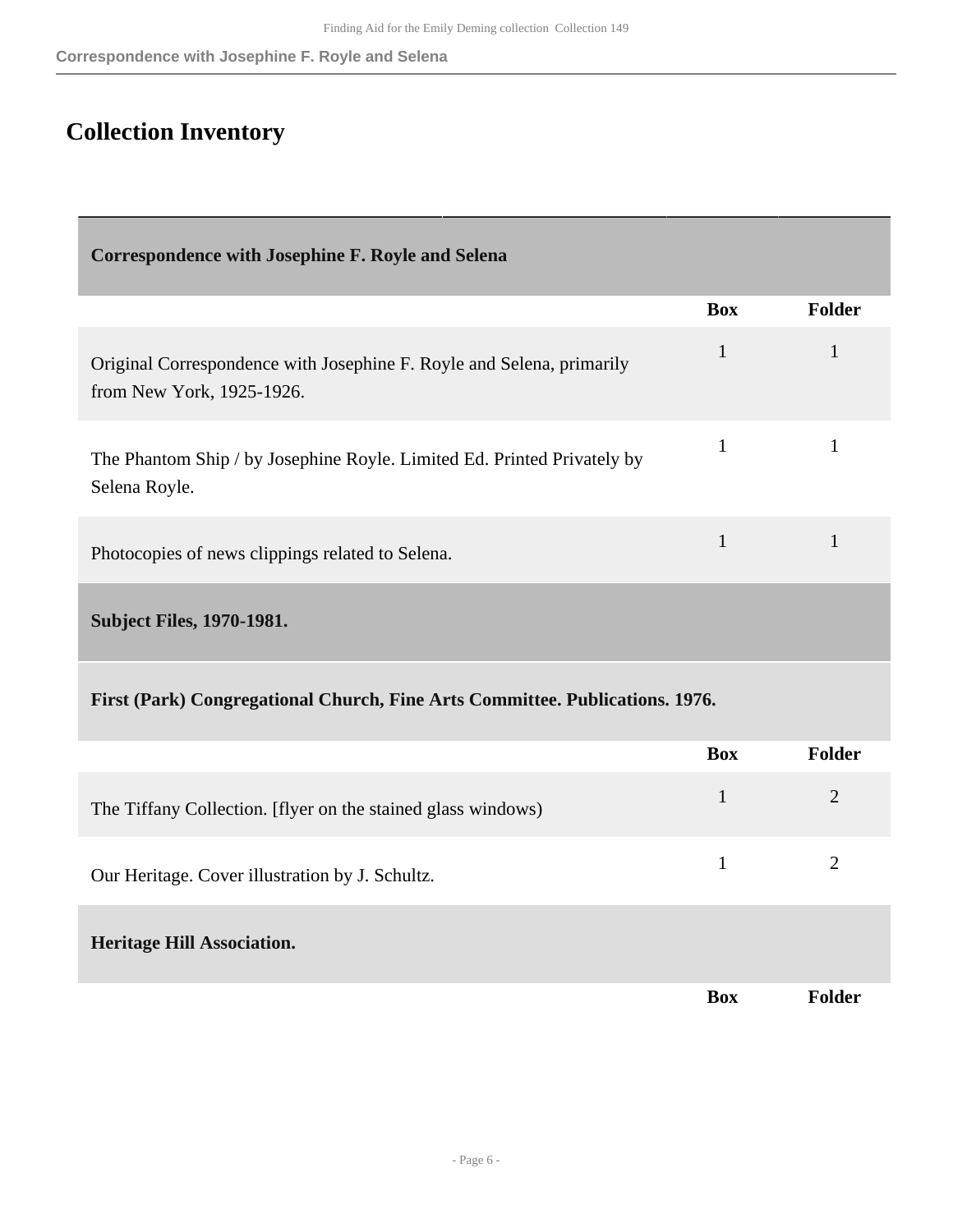| The McCabe-Marlow House : a house of history to complement a tradition<br>of excellence. Sept. 1981. | 3 |
|------------------------------------------------------------------------------------------------------|---|
| Flyer on the McCabe Marlow House                                                                     | 3 |
| 1971 Autumn Tour of Homes flyer/program.                                                             | 3 |
| 13th Annual Musical Christmas Tour of Homes.                                                         | 3 |

### **Welcome Home for the Blind, 1970.**

<span id="page-6-0"></span>

|                                                                                               | <b>Box</b>   | Folder         |
|-----------------------------------------------------------------------------------------------|--------------|----------------|
| [Letter] To Miss Emily C. Deming. July 23, 1970 signed: Jerry Ford                            | $\mathbf{1}$ | $\overline{4}$ |
| [Letter] Letterhead: Harry S. Truman. June 17, 1970. To Miss Deming.<br>Signed: Harry Truman. | $\mathbf{1}$ | 4              |
| [letter] September 22, 1970. To: Miss Emily C. Deming. Signed Jerry<br>[Ford]                 | $\mathbf{1}$ | $\overline{4}$ |
|                                                                                               |              | <b>Box</b>     |
| Original correspondence in Security.                                                          |              | <b>SAFE</b>    |
| [Program] Welcome Home for the Blind, August 25, 1970 signed Gerald R. Ford. [29]             |              | <b>SAFE</b>    |
| Newspaper Clippings, 1971-1986, n.d.                                                          |              |                |
|                                                                                               | <b>Box</b>   | <b>Folder</b>  |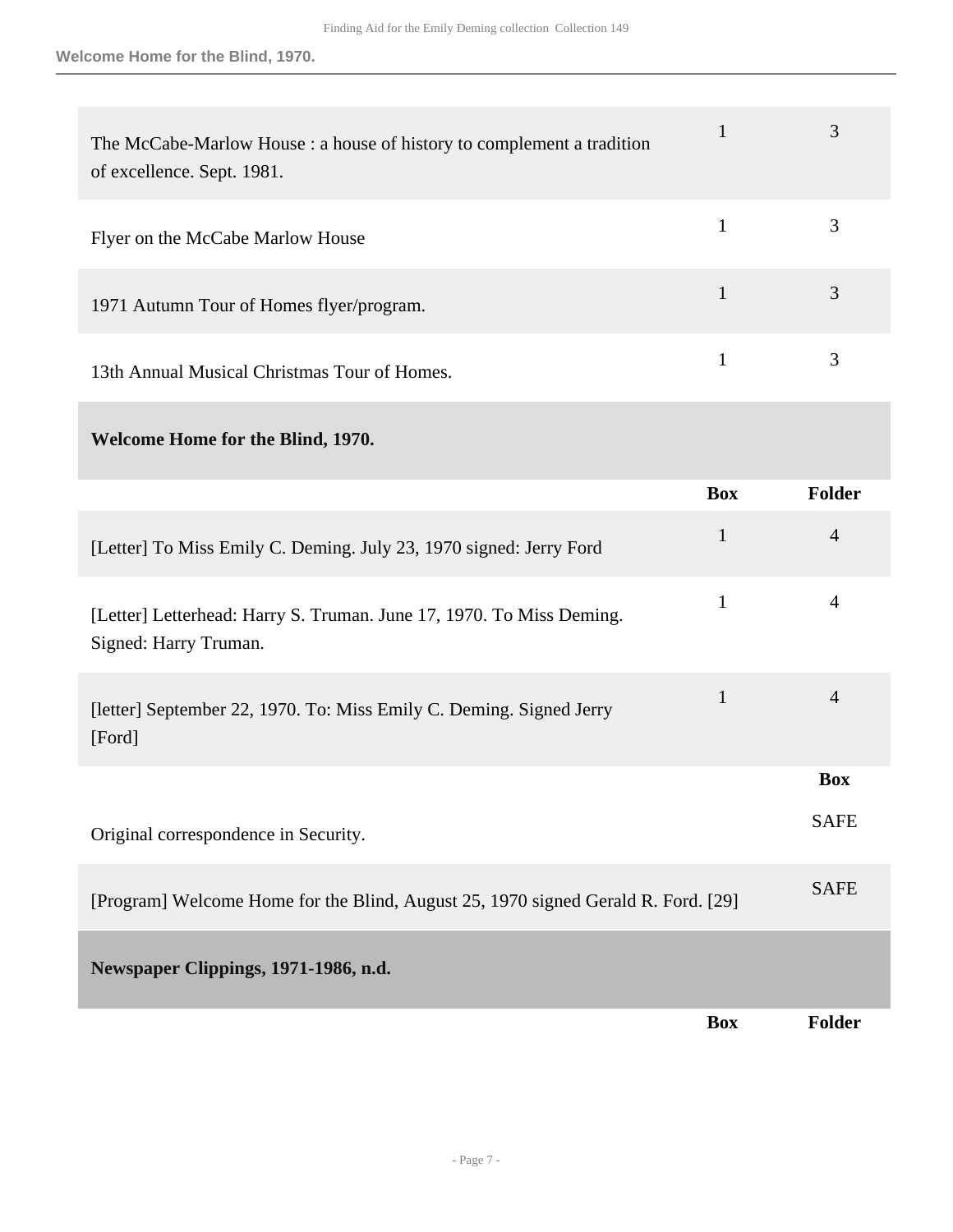<span id="page-7-1"></span><span id="page-7-0"></span>

| Grand Rapids Symphony, 1975-1986, n.d.                                           | $\mathbf{1}$ | 5              |
|----------------------------------------------------------------------------------|--------------|----------------|
| Historical Landmarks, 1971-1981, n.d.                                            | $\mathbf{1}$ | 6              |
| Theater Articles/Reviews, 1973, n.d.                                             | $\mathbf{1}$ | $\overline{7}$ |
| Various Personal, 1975-1979, n.d.                                                | $\mathbf{1}$ | 8              |
| Photographs, 1970, n.d.                                                          |              |                |
|                                                                                  | <b>Box</b>   | Folder         |
| Royle, Selena -- autographed, n.d. (1)                                           | $\mathbf{1}$ | 9              |
| Ford, Gerald R. at Welcome Home for the Blind, 1970. Robinson Studio.<br>(8)     | $\mathbf{1}$ | 10             |
| Photos from Scrapbook in Box 2. Includes Betty Hanna and likely Spencer<br>Tracy | $\mathbf{1}$ | 10.5           |
| Programs, 1941-1980.                                                             |              |                |
|                                                                                  | <b>Box</b>   | Folder         |
| Civic Theater Programs, 1941-1966.                                               | $\mathbf{1}$ | 11             |
| Community Concert Association Programs, 1951-1968.                               | $\mathbf{1}$ | 12             |
| Grand Rapids Civic Ballet Company Programs, 1944-1974.                           | $\mathbf{1}$ | 13             |